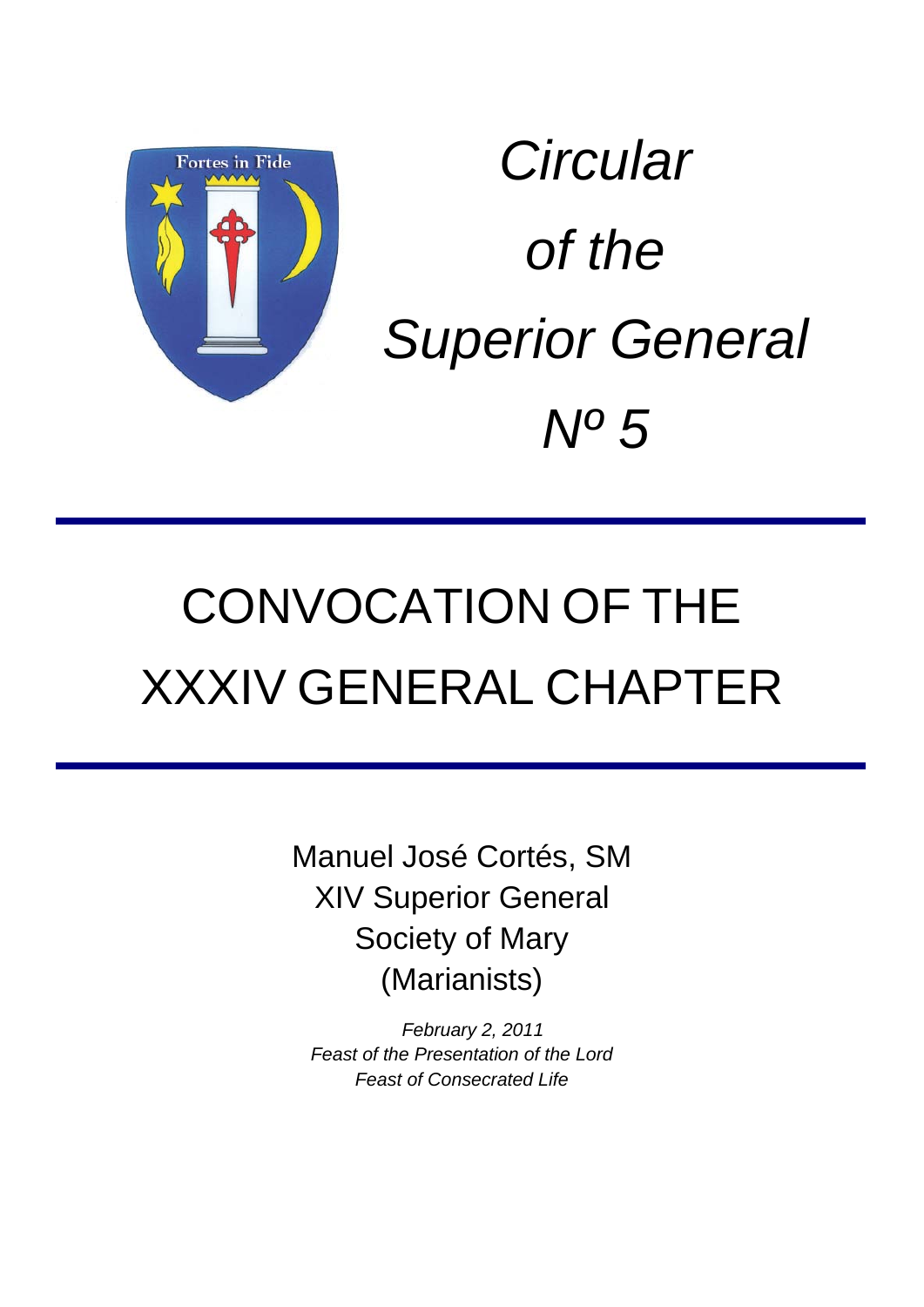*Manuel J. Cortés, SM - CIRCULAR # 5 - p.* 2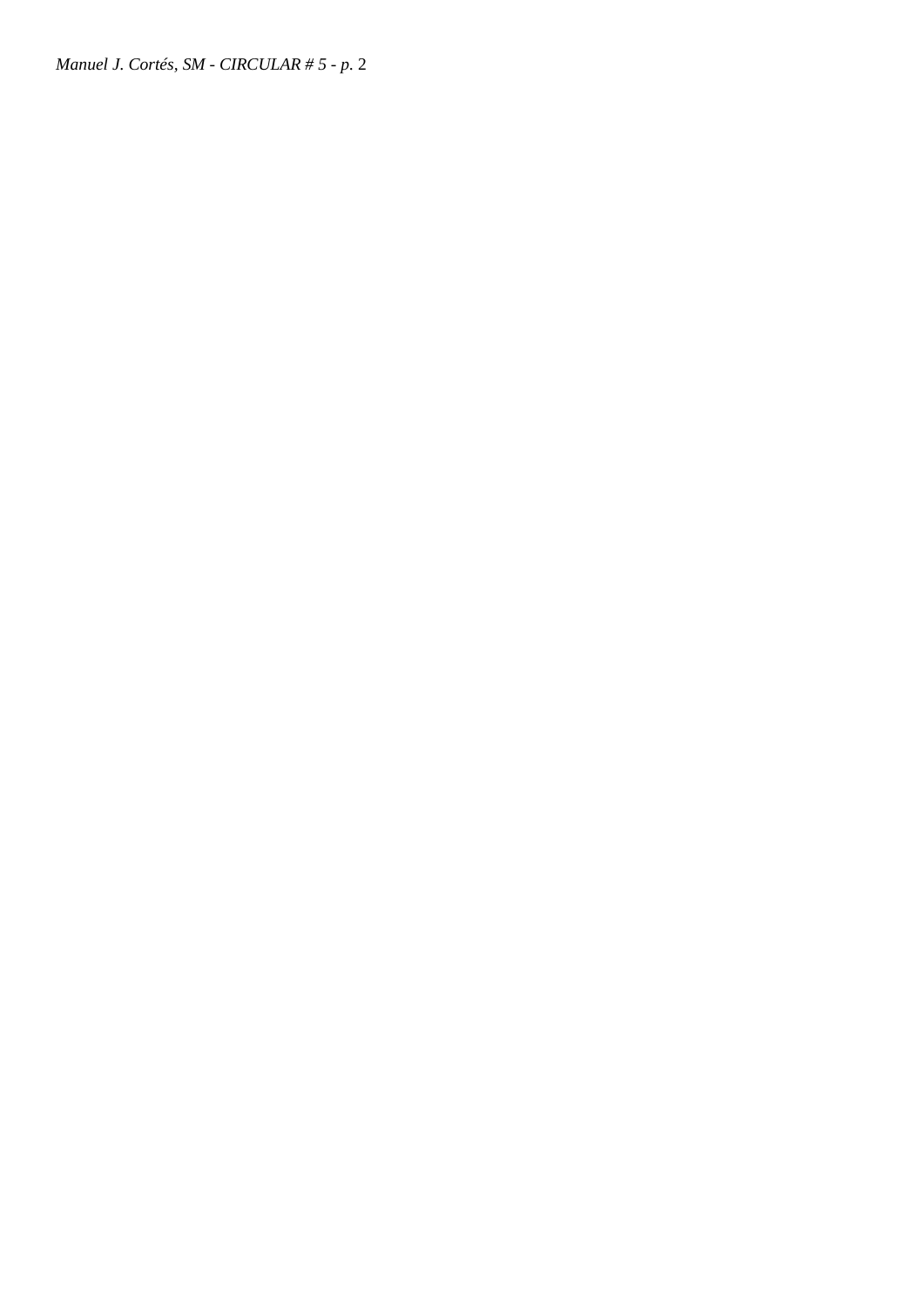## **CONVOCATION**

## OF THE XXXIV GENERAL CHAPTER

Dear Brothers,

With this *Circular,* in fulfillment of what is establish by the *Rule of Life*, Article 7.26, I officially convoke the Thirty-fourth General Chapter of the Society of Mary, which will take place in Rome at the General Administration, Via Latina 22, beginning in the morning on July 3, 2012.

The *Rule of Life*, in Article 93, reminds us that "The General Chapter, held at least once every six years, is the highest authority of the Society. It determines policies and objectives for the entire Society and elects the Superior General and the members of the General Council. Its purpose is to ensure fidelity to the spirit of our foundation, as well as continuing adaptation to the needs of each age." It has both legislative and evaluative functions, described in Articles 7.24 and 7.25, which place obligations on all of the religious and all of the communities of the Society.

It is such an important event for our life and for our mission that, beginning even at this early stage, we should pray for the light of the Spirit and the particular guidance of Mary.

Themes of Reflection for the Chapter.

Every General Chapter is an opportunity for each member and each community of the Society to evaluate their own life and discern what it is that the Lord asks of us at this moment in our history. Therefore, it must be open to what the Spirit inspires through the concerns and questions of the brothers. Thus, this convocation does not attempt to set the agenda.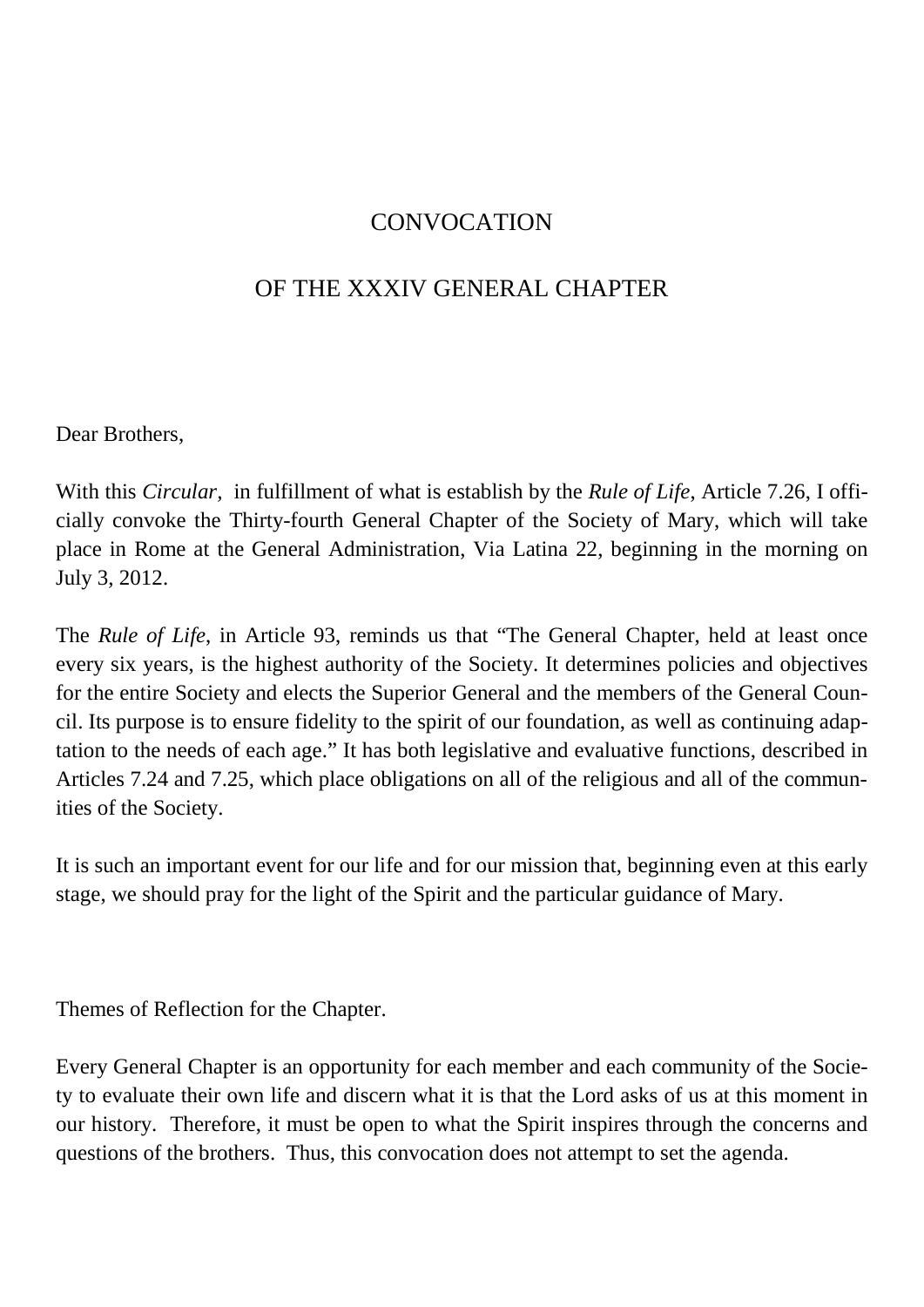That notwithstanding, and without prejudicing it, I must recall that stemming from the General Leadership Assembly, which met in July of 2009 and examined the present situation in which we live, was the believe that the next General Chapter needs to move the Society towards a global sense of belonging and mission. We live in weak and fragile times, as much in the older Units, which are shrinking, as in the newer ones, which need to be strengthened. In these circumstances our future can only be assured through a global vision of our mission, a greater interdependence and mutual assistance between Units. This supposes, on the one hand, an important task of personal and communitarian conversion, and, on the other, the clarity necessary to give orientation and make concrete decisions about mission, formation, administration of goods, government…, all from a global perspective. This is no easy challenge.

Together with this general theme, the Chapter will concern itself with the issue of *mixed composition* in the Society, a matter that, as you know, was left open for treatment by the last General Chapter, and about which we have dedicated ample reflection during these last years.

The Preparatory Commission.

According to what is established in the *Rule of Life*, Article 7.27, with the consent of the General Council, I have nominated a Preparatory Commission for the purpose of organizing the Chapter. This commission consists of Fr. André Fétis (Assistant General for Religious Life), Fr. José María Arnaiz (Regional Superior of Chile), Bro. Joseph Kamis (Assistant Provincial of the Province of the United States of America) and Bro. Rogelio Núñez (Assistant Provincial of the new Province of Spain). Its function, as indicted in the *Rule of Life,* is "to prepare for the Chapter, to examine propositions received from members of the Society, and to make the necessary material arrangements to allow for the proper functioning of the Chapter." Fr. André Fétis will serve as the Commission's coordinator.

Composition of the Chapter.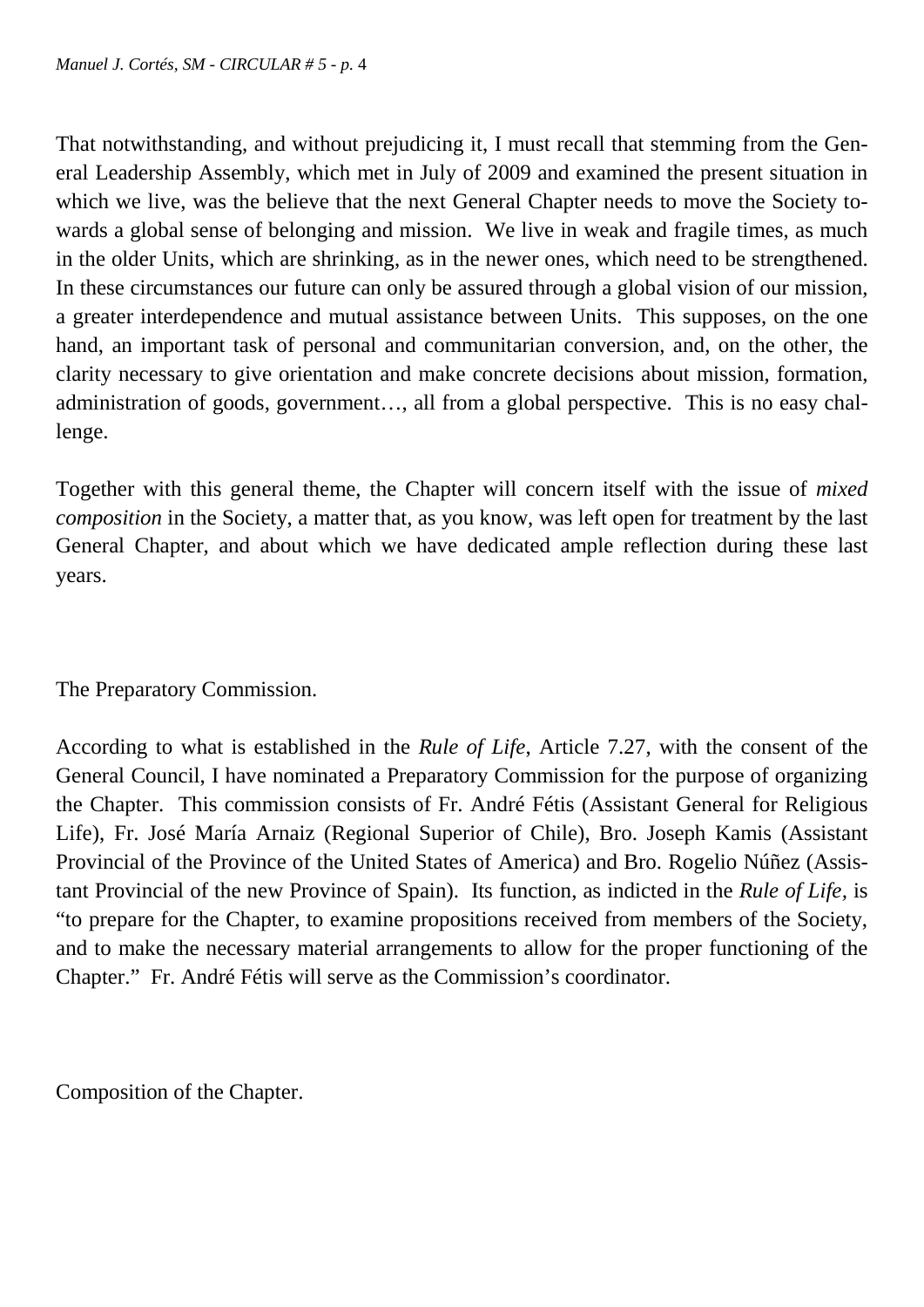The composition of the Chapter is determined by the *Rule of Life*, Articles 7.30-7.35. According to the established criteria, the distribution of the capitulants for the General Chapter of 2012 will be as follows:

| <b>UNITS</b>           | <b>CAPITULANTS</b> |                |                |                |
|------------------------|--------------------|----------------|----------------|----------------|
|                        | By Right           | Elected        |                |                |
|                        |                    | Religious      | Religious      | <b>TOTAL</b>   |
|                        |                    | Priests        | Laypersons     |                |
| Argentina              |                    |                |                | $\mathbf{1}$   |
| Canada                 |                    |                |                | 1              |
| Chile                  |                    |                |                | 1              |
| Colombia-Ecuador       |                    |                |                | 1              |
| <b>Ivory Coast</b>     |                    |                |                | 1              |
| Eastern Africa         |                    |                |                | 1              |
| Spain                  | $\overline{2}$     | $\overline{2}$ | $\overline{2}$ | 6              |
| France                 | $\overline{2}$     | 1              | 1              | $\overline{4}$ |
| India                  |                    | 1              | 1              | $\overline{2}$ |
| Italy                  |                    | 1              | 1              | $\overline{2}$ |
| Japan                  |                    |                |                | 1              |
| Korea                  |                    |                |                | 1              |
| Meribah                |                    |                |                | 1              |
| Mexico                 |                    |                |                | 1              |
| Austria-Germany        |                    |                |                | 1              |
| Peru                   |                    |                |                | 1              |
| Switzerland            |                    |                |                | 1              |
| Togo                   |                    |                |                | 1              |
| <b>USA</b>             | $\overline{2}$     | 3              | 3              | 8              |
| <b>General Council</b> | $\overline{4}$     |                |                | $\overline{4}$ |
|                        |                    |                |                |                |
| <b>TOTAL</b>           |                    |                |                | 40             |

Elections can begin from the moment you receive this *circular*, according to the procedures established in Articles 96 and 7.35 of the *Rule of Life*. The final results of these elections should be communicated to the Secretary General of the General Administration **before**